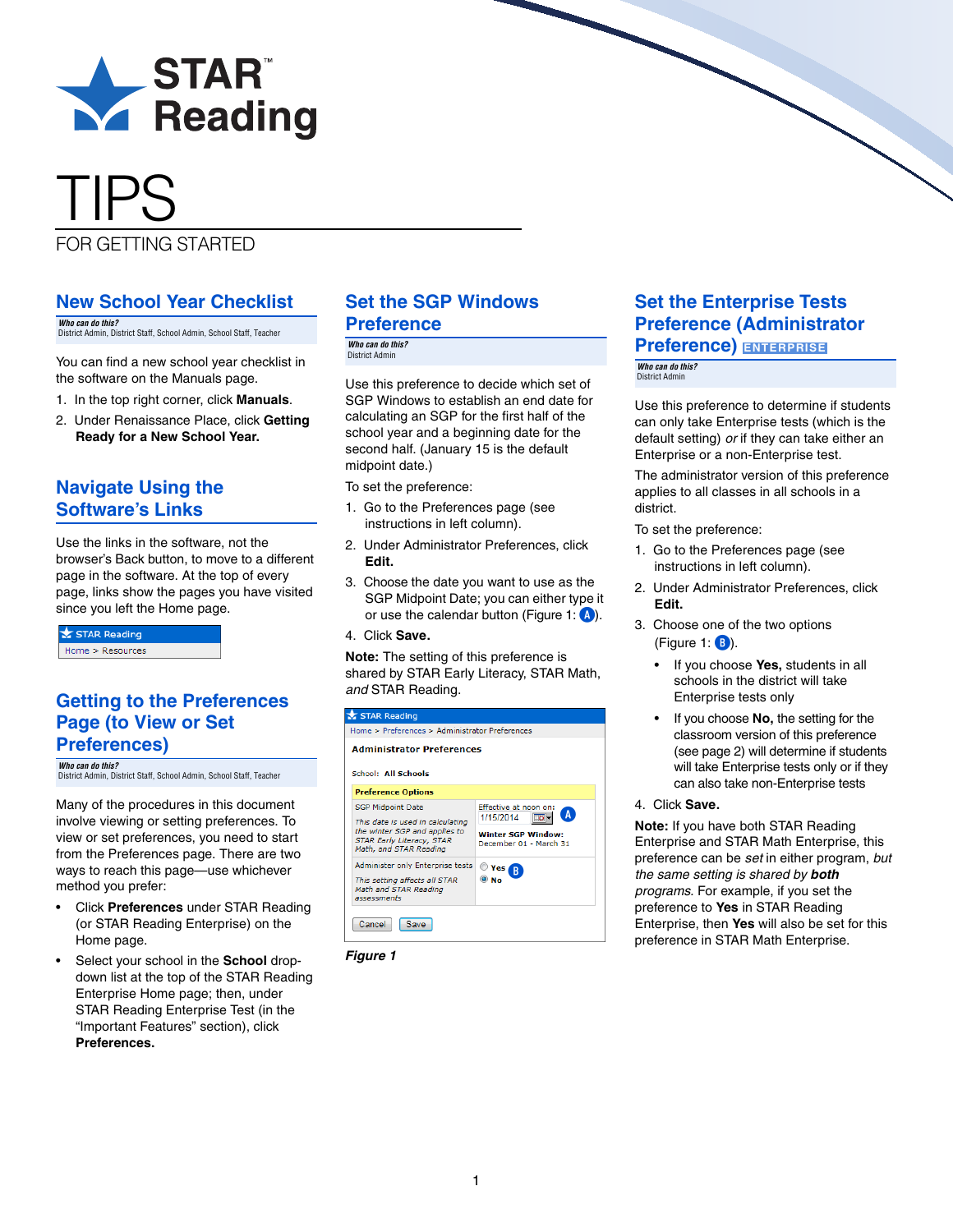## **Set the Testing Password Preference**

*Who can do this?* 

Use this preference to require your test monitors to enter a password before testing. You can also use it to set the monitor password.

To set the preference:

- 1. Go to the Preferences page (see instructions on page [1](#page-0-0)).
- 2. If necessary, use the drop-down lists in the Classroom Preferences section of the page to choose the school and class (or **All School Classes/All My Classes**).
- 3. Under Classroom Preferences, click **Edit.**
- 4. Check the **Monitor** box (Figure 2: **A**) if you want the test monitor to enter a password before a student can start a test.

If you require a monitor password, change the default monitor password (ADMIN) to one that you want to use (Figure 2: **B**).

**Note:** A monitor password defined by a district or school administrator will always override one defined by a teacher.

5. Click **Save.** 



#### *Figure 2*



# **Set the Enterprise Tests Preference (Classroom Who can do this?**<br>District Admin, School Admin, Teacher **ENTERPRISE**

<span id="page-1-0"></span>*Who can do this?*  District Admin, School Admin, Teacher

Use this preference to determine if students can only take Enterprise tests (which is the default setting) *or* if they can take either an Enterprise or a non-Enterprise test.

If the administrator version of this preference (see page 1) has been set to **Yes,** then you *cannot* set the classroom version of this preference.

To set the preference:

- 1. Go to the Preferences page (see instructions on page [1\)](#page-0-0).
- 2. On the Preferences page, select your school and class from the drop-down lists in the Classroom Preferences section if necessary.

**Note:** If **All School Classes** or **All My Classes** is chosen, then individual classes cannot have different settings for this preference.

- 3. Under Classroom Preferences, click **Edit.**
- 4. Choose one of the two options (Figure 2: **C**).
	- If you choose **Yes,** students in the chosen class(es) will take Enterprise tests only.
	- If you choose **No,** students who meet *both* of the following criteria will take the non-Enterprise version of the test:
		- The student is taking the test outside of a range of screening dates, *and*
		- The student has a goal set.
- 5. Click **Save.**

**Note:** If you have both STAR Reading Enterprise and STAR Math Enterprise, this preference can be *set* in either program, *but the same setting is shared by both programs.* For example, if you set the preference to **Yes** in STAR Reading Enterprise, then **Yes** will also be set for this preference in STAR Math Enterprise.

#### **Set the Rename ATOS 2000 Preference**

*Who can do this?*  District Admin, School Admin, Teacher

Use this preference to give the ATOS 2000 and ZPD 2000 scores different names on reports.

- To set the preference:
- 1. Go to the Preferences page (see instructions on page [1](#page-0-0)).
- 2. On the Preferences page, select your school and class from the drop-down lists in the Classroom Preferences section if necessary.
- 3. Under Classroom Preferences, click **Edit.**
- 4. To change the name for a score (Figure 2: **D** and **E**), delete the existing name from the field and type in the name you want to use. The new name must be 1– 10 characters long including spaces and punctuation.
- 5. Click **Save.**

#### **Set the Student Test Registration Preference**

*Who can do this?*  District Admin, School Admin, Teacher

Usually, students can test as long as they are enrolled in a STAR Reading class. However, you can use this preference to require that students be registered before they can take a STAR Reading test.

To set the preference:

- 1. Go to the Preferences page (see instructions on page [1\)](#page-0-0).
- 2. Select your school and class from the drop-down lists in the Classroom Preferences section of the page. Do not select **All School Classes** or **All My Classes;** this preference can only be set for one class at a time.
- 3. Under Classroom Preferences, click **Edit.**
- 4. On the Classroom Preferences page, click **Yes** to require registration, or **No** to not require it (Figure 2: **F**).
- 5. Click **Save**.

# **Register Students for Testing**

*Who can do this?*  District Admin, School Admin, Teacher

- 1. Go to the Preferences page (see instructions on page [1](#page-0-0)).
- 2. Select your school and a single class from the drop-down lists in the Classroom Preferences section of the page.
- 3. Under Classroom Preferences, click **Edit.**
- 4. Click **Yes** (if it hasn't been selected already).
- 5. Click **Register Students** (Figure 2: **G**).
- 6. On the Register Students page, any students who are already registered to

*(continued on next page)*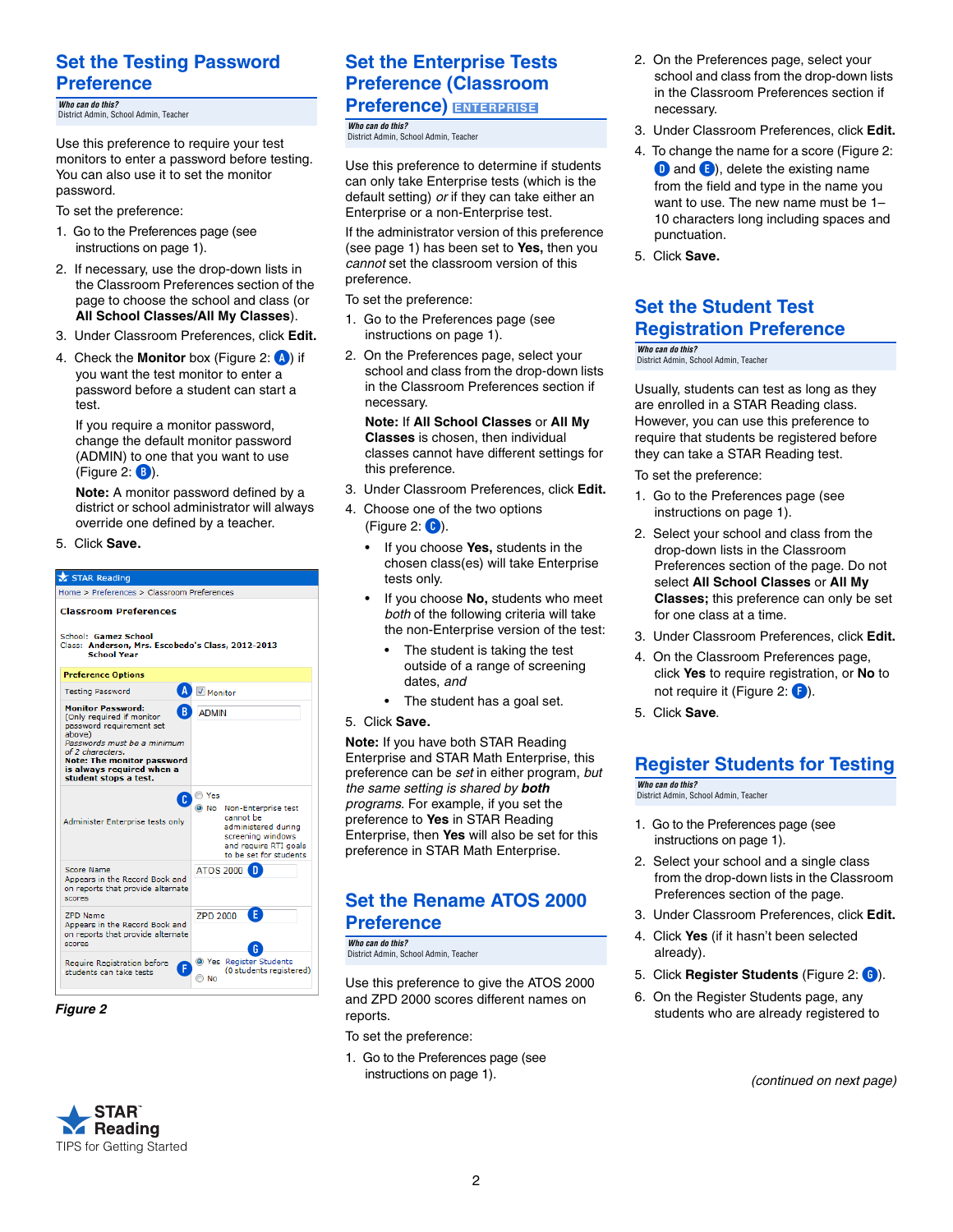test will have the **Yes** box checked at the end of their row (Figure 3: **H**).

- Check the **Yes** box at the end of other students' rows to register them for testing. You can use the **Allow Testing** box at the top of the column to check all the boxes at once (Figure  $3:$   $\bullet$ ).
- Uncheck the box in a student's row to remove registration for that student.

#### 7. Click **Save.**





#### **Set the Estimated Instructional Reading Level (IRL) Preference**

*Who can do this?*  District Admin, School Admin, Teacher

Use this preference to customize starting levels for individual students.

To set the preference:

- 1. Go to the Preferences page (see instructions on page [1](#page-0-0)).
- 2. Select the student's school and class from the drop-down lists in the Classroom Preferences section of the page.
- 3. In the Student Preferences section of the page, click **Edit.**





4. On the Student Preferences page, enter an Estimated Instructional Reading Level for students who may benefit from beginning at a higher or lower level grade (Figure 4: **A**).

**Note:** Although kindergarteners can take the STAR Reading test, kindergarten **(K)** cannot be used for an Estimated Instructional Reading Level.

5. Click **Save**.

#### **Set the Extended Question Time Limit Preference**

*Who can do this?*  District Admin, School Admin, Teacher

Use this preference to triple the amount of time allowed for answering test questions for students with special needs who need more time to read or answer the test questions. Reports will indicate if any students took a test using extended time limits, with a footnote explanation.

To set the preference:

- 1. Go to the Preferences page (see instructions on page [1](#page-0-0)).
- 2. Select the student's school and class from the drop-down lists in the Classroom Preferences section of the page.
- 3. In the Student Preferences section of the page, click **Edit.**
- 4. On the Student Preferences page:
	- To let a student use extended time limits, check the box at the end of the row for that student in the Extended Question Time Limit column (Figure 4: **B**).
	- You can click the box at the top of the column to check or uncheck all the students at once (Figure 4: **C**).
- 5. Click **Save**.

#### **Print a List of Student User Names and Passwords**

*Who can do this?*  District Admin, District Staff, School Admin, School Staff, Teacher

For a list of students' user names and passwords, do a search in Renaissance Place.

**Note:** If you are a teacher, you can only search for students in your own classes.

- 1. Click **Personnel, Students, and Parents** under Renaissance Place on the Home page.
- 2. Click **View Students** on the Personnel, Students, and Parents page.
- 3. Use the View Students page to search for the students whose information you want to view. Then, click **Search** to see the search results.
- 4. On the search results page, click the **Passwords** tab to see the user names and passwords for all the students that were found in the search.
- 5. Click **Print Page** on the right side of the screen to print the list.

#### **Download STAR™ Apps on iPad® and Connect to Renaissance Place™**

- *Who can do this?*  District Admin, District Staff, School Admin, School Staff, Teacher
- 1. Download STAR Apps on iPad® from the iTunes Store® or App Store<sup>sM</sup>. The store where you download the App will give you more information about system requirements.
- 2. Launch the STAR App by tapping **STAR.**
- 3. The first time you launch the App, tap **Connect to Renaissance Place** to connect to Renaissance Place Real Time. If this is not your first time launching the App, tap **Settings** to connect to Renaissance Place Real Time.
- 4. On the Settings page, tap the **Connect to Renaissance Place** field, type your web address (URL) or Renaissance Place ID (RPID) on the keyboard, and tap **Join.** Your connection will be validated. If it is not validated, try this step again.
	- [Example web address: https://](http://) hosted123.renlearn.com/456789
	- Example RPID: RLI-123XYZ
- 5. Tap **Done.** You will be taken to the student login screen.

See the *STAR Reading Software Manual* for more information about using an iPad® with STAR Reading.

#### **Use the Pretest Instructions**

*Who can do this?*  District Admin, District Staff, School Admin, School Staff, Teacher

Use the Pretest Instructions to explain the STAR Reading test to students before they start testing. This will help students feel more comfortable with the test so they can concentrate on answering the questions. To find the Pretest Instructions:

1. Click **Resources** under STAR Reading on the Home page (or click **Manuals** in the upper-right corner of any page).

*Figure 4 (continued on next page)*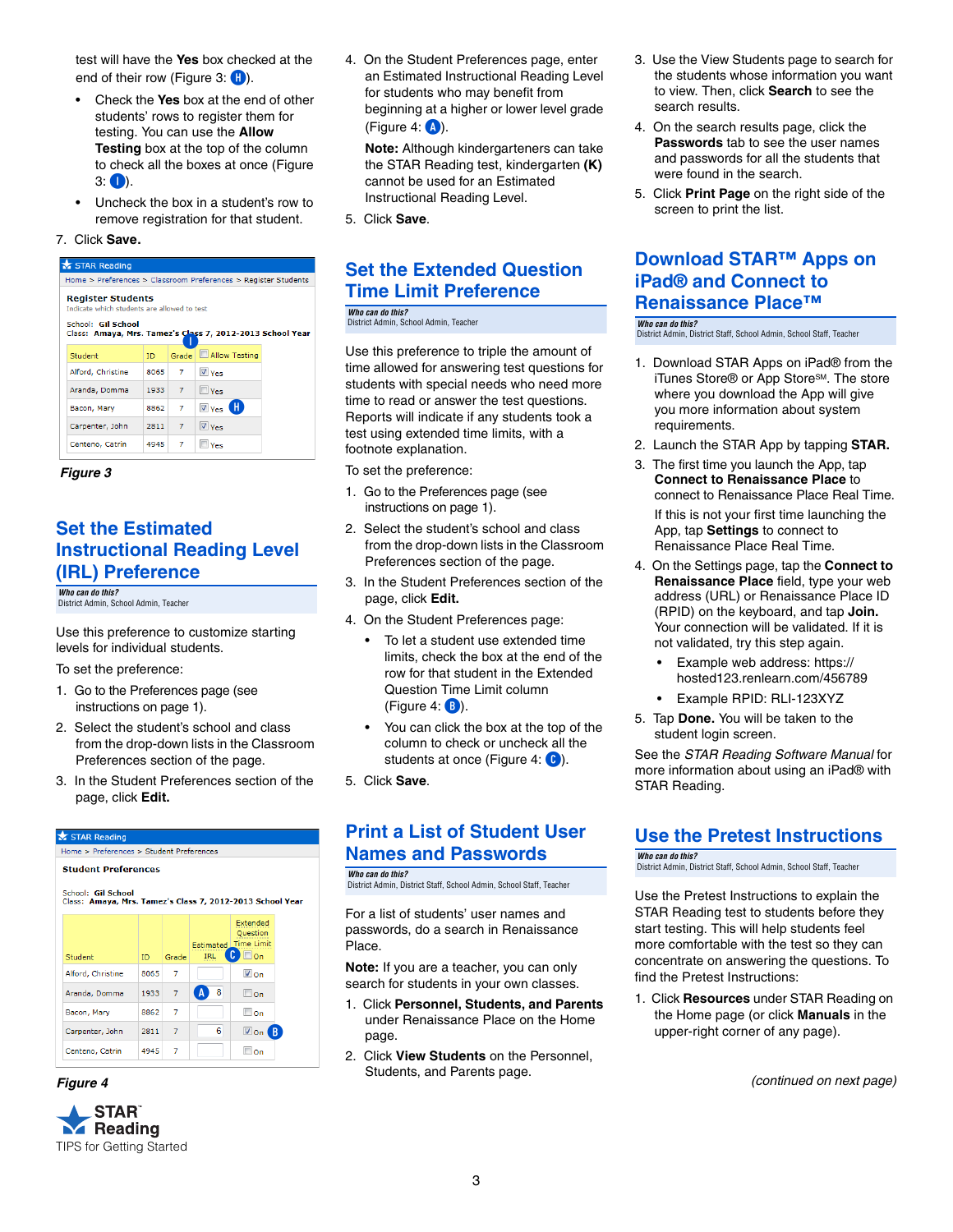- 2. Click **Pretest Instructions (STAR Reading)** or **Pretest Instructions (STAR Reading Enterprise).**
- 3. The instructions will open in a new Adobe® Reader® window. Click the Adobe Reader Print button to print the instructions.

## **Logging In Students on a Computer**

*Who can do this?*  District Admin, District Staff, School Admin, School Staff, Teacher

**Note:** "Computer" refers to a desktop or laptop computer that accesses STAR Reading via Renaissance Place using a web browser.

- 1. Start the web browser and go to the Renaissance Place Real Time address (URL).
- 2. On the Welcome page, click **I'm a Student.**
- 3. The student enters his or her user name and password, and then clicks **Log In.**

**Note:** During login on a computer, you can also search for a student's user name by clicking **Forgot Your User Name?** on the login page. However, you cannot search for student passwords.

#### **Logging In Students on an iPad®**

*Who can do this?* 

- 1. Start the STAR App.
- 2. The student enters his or her user name and password, and then taps **Go.**

# **Test Students on a Computer**

- 1. After logging in, the student clicks **Take a Test** under STAR Reading.
- 2. On the next page, the student clicks **Start.**
- 3. If the program asks for the monitor password, the teacher or test monitor must enter it and click **OK.** (You cannot substitute your Renaissance Place password.)
- 4. If the student has not taken a STAR Reading test in the past 180 days, a practice session starts and presents the student with a few simple practice questions.

Three or four possible answers appear below each question. A student can choose an answer by pressing the **1, 2, 3,** or **4** on the keyboard or by clicking it with



the mouse. A blue circle appears around the answer the student selects; however, this does not mean that the selected answer is correct. The student can change his or her answer by pressing a different key or clicking a different answer.

When the student is satisfied with the chosen answer, the student should enter the answer, either with the keyboard (by pressing **Enter** or **return**) or with the mouse (by clicking **Next**). The student must pass the practice session before he or she can move on to the test.

- 5. If the student passes the practice session (or if there is no practice session), the test begins. The test questions are similar to the practice questions. The numbers in the upper-right corner of the screen show how many questions the student has answered and how many remain.
- 6. If the software decides to give the student additional questions (based on the student's grade level), a second practice session and testing session will begin. Answering these additional questions is done the same way as the prior questions; however, for "fill-in-the-blank" questions, the student's chosen answer will not appear in the blank. **Note:** The optional second part only takes place during a STAR Reading test, *not* a STAR Reading Enterprise test.
- 7. When the test is over, STAR Reading saves the test and notifies the student, who should click **OK.** The student is District Admin, District Staff, School Admin, School Staff, Teacher **Musical Contact Can do the State of the Can** do the Can do the Staff detain. District Admin and the Can do the Can do the Can do the Can do the Can do th begin taking the test.

#### **Test Students on an iPad®**

- 1. After logging in, the student taps **STAR Reading,** then taps **Next.**
- 2. The student taps **Start** to begin taking the test.
- 3. If the App asks for the monitor password, the teacher or test monitor must enter it. (You cannot substitute a teacher password.) Next, tap **Continue.**
- 4. If the student has not taken a STAR Reading test in the past 180 days, a practice session starts and presents the student with a few simple practice questions.

Three or four possible answers appear below each question. A student can choose an answer by tapping it. A blue highlight appears around the answer the student selects; however, this does not mean that the selected answer is correct. The student can change his or her answer by tapping a different answer.

When the student is satisfied with the chosen answer, the student should enter the answer by tapping **Next**. The student must pass the practice session before he or she can move on to the test.

- 5. If the student passes the practice session (or there is no practice session), the test begins. The test questions are similar to the practice questions. The numbers in the upper-right corner of the screen show how many questions the student has answered and how many remain.
- 6. If the software decides to give the student additional questions (based on the student's grade level), a second practice session and testing session will begin. Answering these additional questions is done the same way as the prior questions; however, for "fill-in-the-blank" questions, the student's chosen answer will not appear in the blank. **Note:** The optional second part only takes place during a STAR Reading test, *not* a STAR Reading Enterprise test.
- 7. When the test is over, STAR Reading saves the test and notifies the student, who should tap **OK.** The student is logged out, and another student can begin taking the test.

#### **Stopping a Test on a Computer**

District Admin, District Staff, School Admin, School Staff, Teacher

- 1. Press and release **Ctrl+A** (Windows) or **control+A** (Macintosh).
- 2. Click one of the following options:
	- **Resume Later:** You want to pause the test but plan to come back to it later.
	- **Stop Test:** You want to stop the test; you are done with it and have no plans to come back to it.
	- **Cancel:** You want to continue taking the test now instead of pausing or stopping it.
- 3. Enter the monitor password and click **OK.** (You may not need to use the monitor password to start a test, but you always need to use it to stop, pause, or resume a test.)

**Note:** If a STAR Reading test is stopped during the optional second part, it is marked as complete and cannot be resumed. (This does not apply to the STAR Reading Enterprise test, which does not have the optional second part.)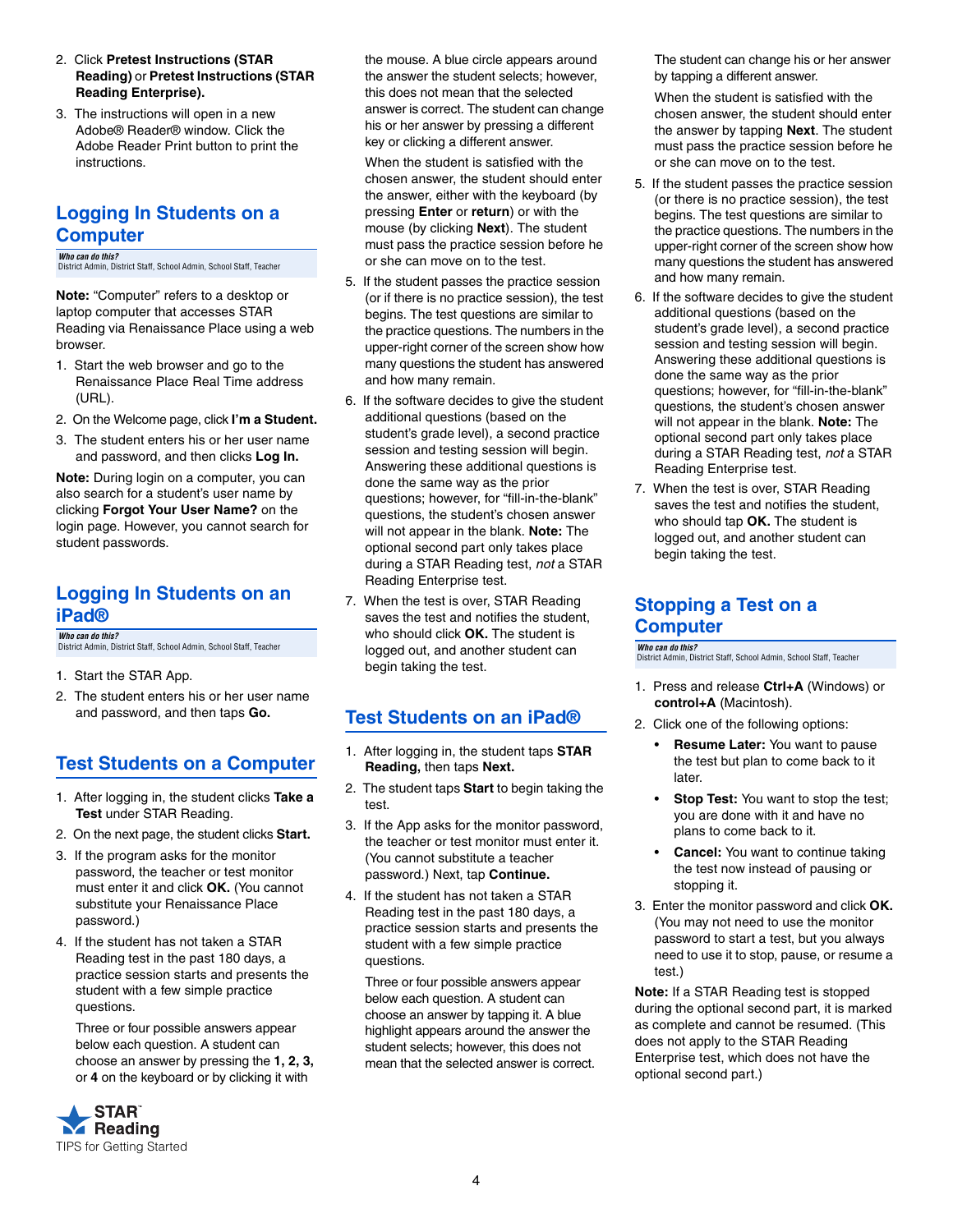#### **Stopping a Test on an iPad®**

*Who can do this?*  District Admin, District Staff, School Admin, School Staff, Teacher

- 1. Tap the **Share** button in the upper-left corner of the screen.
- 2. Tap one of the following options (or tap the main screen to close this menu and return to the test):
	- **Stop Test:** You want to stop the test; you are done with it and have no plans to come back to it.
	- **Resume Later:** You want to pause the test but plan to come back to it later.
- 3. Whether you choose **Stop Test** or **Resume Later**, you will need to enter the monitor password; type the monitor password and tap **Continue** to stop or pause the test, or tap **Cancel** to go back to the test. (You may not need to use the monitor password to start a test, but you always need to use it to stop, pause, or resume a test.)

**Note:** If a STAR Reading test is stopped during the optional second part, it is marked as complete and cannot be resumed. (This does not apply to the STAR Reading Enterprise test, which does not have the optional second part.)

#### **Resuming an Unfinished Test on a Computer**

*Who can do this?*  District Admin, District Staff, School Admin, School Staff, Teacher

- 1. Have the student log in and click **Take a Test.**
- 2. The student will be notified that the last test was not finished. The student clicks **Start.**

| Home, Back<br><b>STAR Reading Student</b><br>You have a test to finish.<br>Click Start to begin the test. | STAR Reading |  |
|-----------------------------------------------------------------------------------------------------------|--------------|--|
|                                                                                                           |              |  |
|                                                                                                           |              |  |
|                                                                                                           |              |  |
|                                                                                                           |              |  |
|                                                                                                           | <b>Start</b> |  |

- 3. The teacher or test monitor enters the monitor password and clicks **OK.**
- 4. The test resumes. The student returns to the same *place* in the test where the student left off (the same question number), but a different question will be presented.

See the *STAR Reading Software Manual* or STAR Reading help for more information about resuming an unfinished test.



# **Resuming an Unfinished Test on an iPad®**

*Who can do this?*  .....<br>1. District Staff, School Admin, School Staff, Teache

- 1. Have the student log in to the STAR App**.**
- 2. The student will be notified that the last test was not finished. The student taps **Start.**



- 3. The teacher or test monitor enters the monitor password and taps **Continue.**
- 4. The test resumes. The student returns to the same *place* in the test where the student left off (the same question number), but a different question will be presented.

See the *STAR Reading Software Manual* or STAR Reading help for more information about resuming an unfinished test.

## **Print Reports**

*Who can do this?*  District Admin, District Staff, School Admin, School Staff, Teacher

- 1. Click **Reports** under STAR Reading on the Home page.
- 2. Click the name of the report you want.
- 3. If the report can be customized, choose the options you want on the Report Options page and then click **View Report.**
- 4. The report generates. It opens in Adobe Reader. To print, use the Adobe Reader print button, *not* the browser's print button.

**Note:** See the *STAR Reading Software Manual* for more information about the reports and the options available for each of them.

# **STAR Reading Enterprise™**

*Who can do this?*  District Admin, District Staff, School Admin, School Staff, Teacher

STAR Reading Enterprise is the same as STAR Reading, but with some enhanced features, including additional reports and expanded benchmark management.

If your school is using STAR Reading Enterprise, an **Enterprise Home** link will appear below STAR Reading Enterprise on the Home page **A**.

| <b>STAR Reading Enterprise™</b>               |  |
|-----------------------------------------------|--|
| (A<br><b>Enterprise Home</b>                  |  |
| <b>Historical Extract</b>                     |  |
| Screening, Progress Monitoring & Intervention |  |
| <b>Record Book</b>                            |  |
| <b>Reports</b>                                |  |
| <b>Growth Targets</b>                         |  |
| <b>Preferences</b>                            |  |
| <b>Resources</b>                              |  |

Click this link to go to the STAR Reading Enterprise Home page **B** (see page [6](#page-5-0)). For more information about the Enterprise version of STAR Reading, see the *STAR Reading Software Manual* or contact Renaissance Learning.